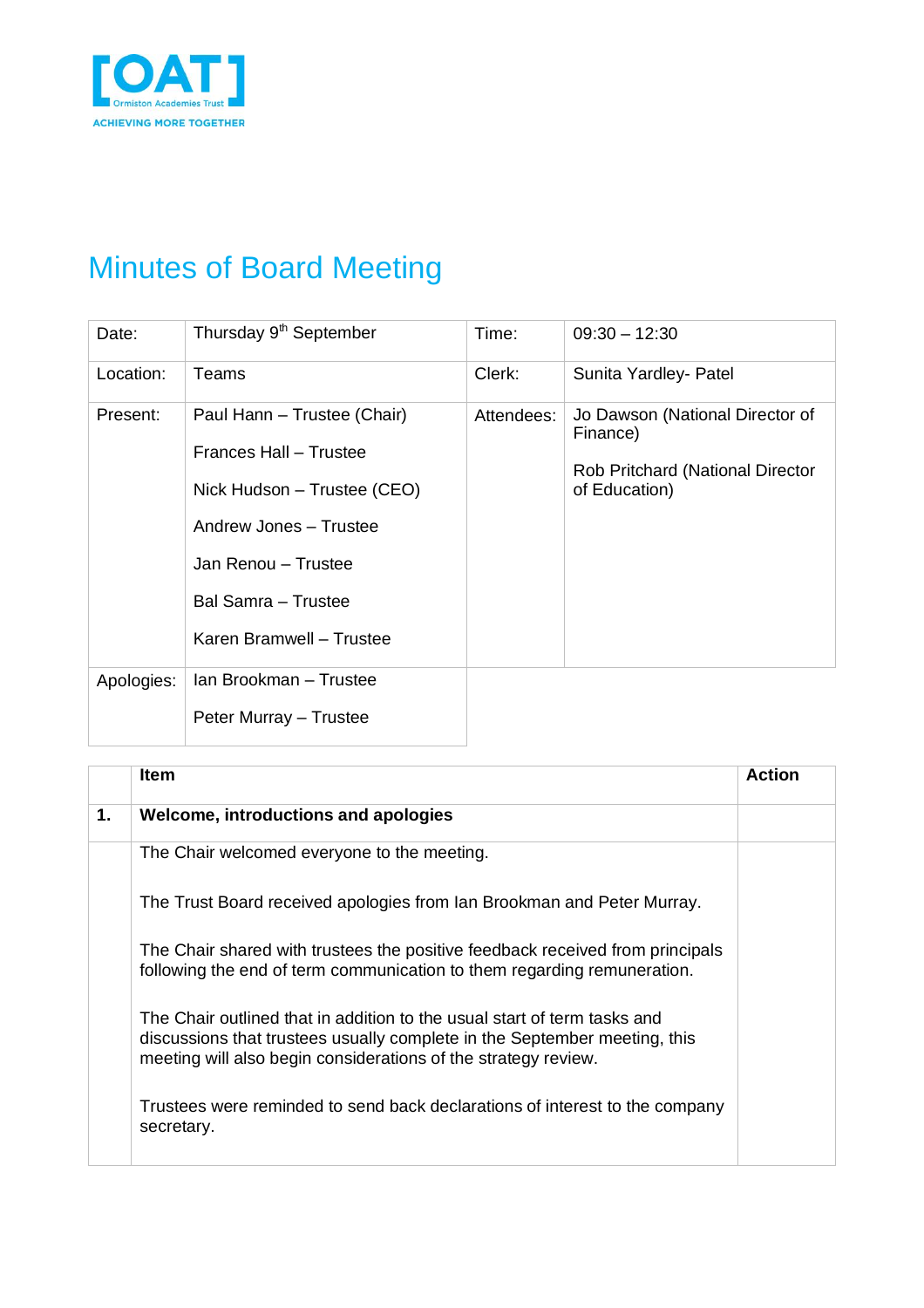

| 2. | <b>Minutes and matters arising</b>                                                                                                                                                                                                                                                                                                                                                                                                                              |  |
|----|-----------------------------------------------------------------------------------------------------------------------------------------------------------------------------------------------------------------------------------------------------------------------------------------------------------------------------------------------------------------------------------------------------------------------------------------------------------------|--|
|    | The minutes from the July Trust Board Meeting were agreed.                                                                                                                                                                                                                                                                                                                                                                                                      |  |
|    | The action log was agreed.                                                                                                                                                                                                                                                                                                                                                                                                                                      |  |
|    | Trustees enquired as to the inclusion of a governance review in the action<br>plan. It was confirmed that this will be part of the strategy considerations.                                                                                                                                                                                                                                                                                                     |  |
| 3. | <b>CEO Report</b>                                                                                                                                                                                                                                                                                                                                                                                                                                               |  |
|    | The CEO presented the CEO report, highlighting high-level staff changes and<br>conversions including the 4 London schools and the merger of Cliff Park<br>Infant and Junior, all of which took place 1 <sup>st</sup> September. The CEO also<br>outlined that there has been a successful return to school and gave an update<br>on new covid processes.                                                                                                        |  |
|    | Trustees asked whether the turnover of Executive Principals and<br>Regional Directors is as expected and further asked for an update on<br>the current Education Team given recent additions.                                                                                                                                                                                                                                                                   |  |
|    | The CEO outlined that the recent leavers all have specific reasons for leaving<br>the Trust and these circumstances are unlikely to be commonplace for other<br>members of the Education Team. The CEO outlined the new appointments to<br>the Education Team.                                                                                                                                                                                                  |  |
|    | There was a discussion about the role of the trustee, and whether the impact<br>of the role is currently being affected by a higher level of involvement and<br>oversight from the DfE.                                                                                                                                                                                                                                                                         |  |
|    | The Trustees asked for more information about the TBAP charitable<br>foundation.                                                                                                                                                                                                                                                                                                                                                                                |  |
|    | The CEO outlined that the charitable arm of TBAP is used to raise funds for<br>the academies and it has been maintained to utilise its fundraising function.<br>There was a discussion about the board of trustees for the foundation and<br>whether the skills and experience could be utilised.                                                                                                                                                               |  |
| 4. | <b>GCSE and 'A' Level Results</b>                                                                                                                                                                                                                                                                                                                                                                                                                               |  |
|    | Trustees asked whether schools teaching GCSEs and A Levels know at<br>this point what assessments will look like for 2021/22                                                                                                                                                                                                                                                                                                                                    |  |
|    | The National Director of Education responded that schools are not currently<br>aware of the assessment process for this academic year.                                                                                                                                                                                                                                                                                                                          |  |
|    | There was a discussion about the Trust's mission to the be the Trust that<br>'makes the biggest difference' and how this is measured through both<br>education outcomes and other data such as destinations data, enrichment<br>opportunities and pastoral support. It was noted that there are KPIs currently<br>in place in all of these areas in line with the current strategy and any change<br>to areas of focus will require associated changes to KPIs. |  |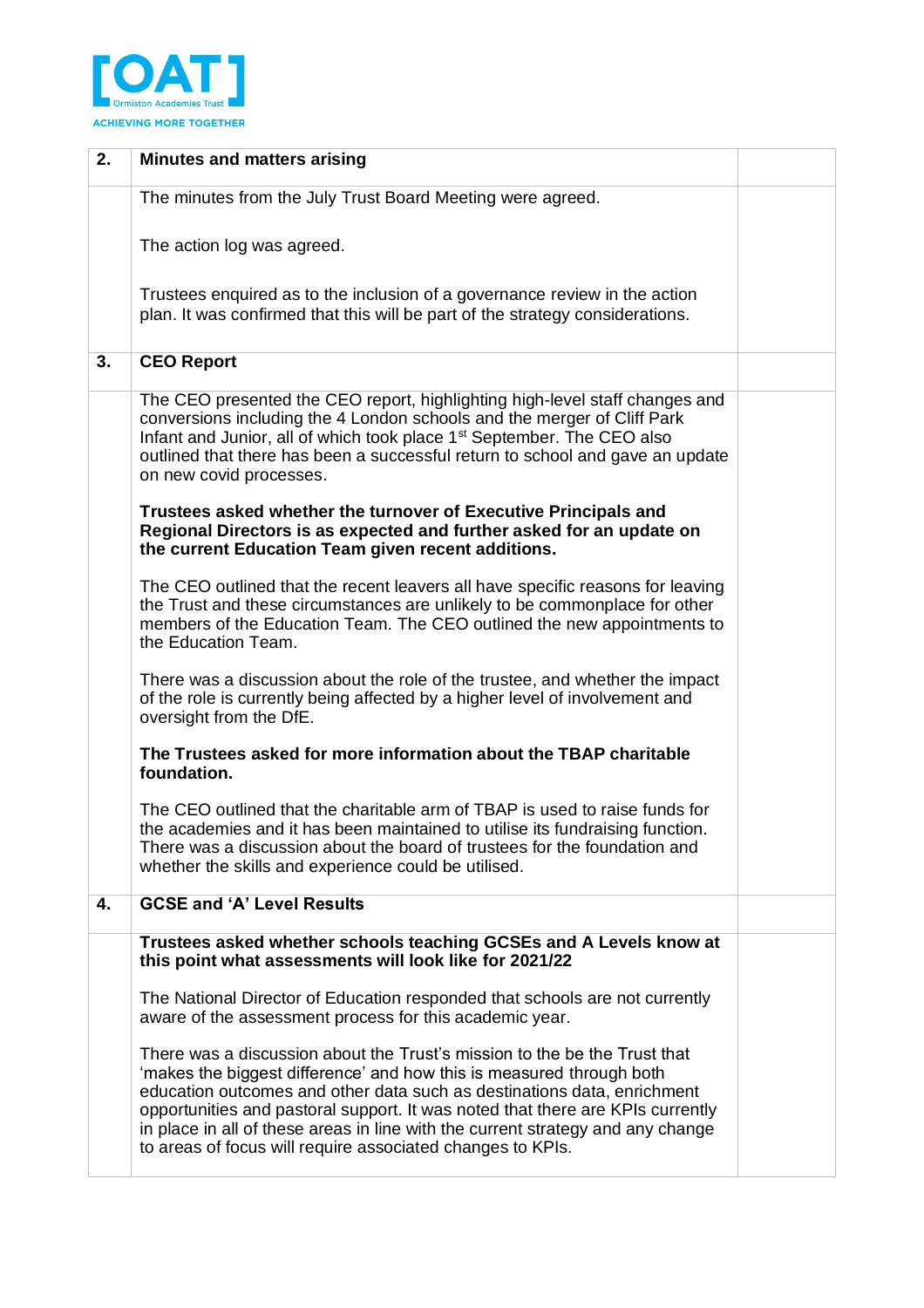

|    | The National Director of Education outlined the process for grade assessment<br>and noted that results had not been altered by external moderators which<br>suggests the process for grade allocation worked as expected.                                                                                                                                                                                                                                                                                                                                                                     |  |
|----|-----------------------------------------------------------------------------------------------------------------------------------------------------------------------------------------------------------------------------------------------------------------------------------------------------------------------------------------------------------------------------------------------------------------------------------------------------------------------------------------------------------------------------------------------------------------------------------------------|--|
|    | The National Director of Education highlighted that the gap of outcomes<br>between disadvantaged and non-disadvantaged students has increased, this<br>is because exams can favour disadvantaged pupils more than centre<br>assessed grades. Further that post-16 grades have improved from 2019 from<br>C+ to B, and increase in achievement is reflected nationally and destination<br>has also improved because universities have accepted a wider range of<br>grades than usual.                                                                                                          |  |
|    | Trustees asked whether there are indicators as to whether the results<br>for the next academic year will be positive?                                                                                                                                                                                                                                                                                                                                                                                                                                                                         |  |
|    | The National Director of Education responded that there are a variety of<br>options depending on what the assessment process will look like for this<br>academic year.                                                                                                                                                                                                                                                                                                                                                                                                                        |  |
|    | Trustees asked how the approach to primary education during the<br>lockdown period has been evaluated?                                                                                                                                                                                                                                                                                                                                                                                                                                                                                        |  |
|    | There was a discussion about the data presented in the July meeting on<br>teacher assessments and PiXL and the work completed by the PiXL<br>Coordinator on comparisons to national data. It was agreed that reading in<br>early years is of particular concern, trustees agreed that there should be an<br>update from the Director of Primary and SEND at the next School<br>Improvement Sub-Committee.                                                                                                                                                                                     |  |
| 5. | Demographics of our student population                                                                                                                                                                                                                                                                                                                                                                                                                                                                                                                                                        |  |
|    | The National Director of Education presented the demographics of OAT's<br>student population highlighting that there are high numbers of White British<br>Disadvantaged students and students with SEND. It was also noted that<br>school populations are growing with more students joining in year 7 than<br>leaving in year 11.                                                                                                                                                                                                                                                            |  |
|    | There was a discussion about the positive improvements in supporting<br>students with SEND and the obstacles to equity across the Trust in terms of<br>supporting students with SEND such as different LA processes and EHCP<br>support. It was noted that there needs to be further focus on equality of<br>opportunity across the Trust to ensure that all students are effectively<br>supported. It was also noted that further work needs to be completed about<br>student attendance and exclusions which will be carried out in collaboration<br>with experts in the London AP schools. |  |
|    | Trustees asked how the data is used to support students and how the<br>resources are allocated based on schools that have a greater need for<br>support?                                                                                                                                                                                                                                                                                                                                                                                                                                      |  |
|    | There was a discussion about how this should be considered in the strategy<br>day, and where there should be further analysis to ascertain the specifics of<br>regions and academies and not just top-line averages in order to develop<br>local priorities and Trust-wide priorities.                                                                                                                                                                                                                                                                                                        |  |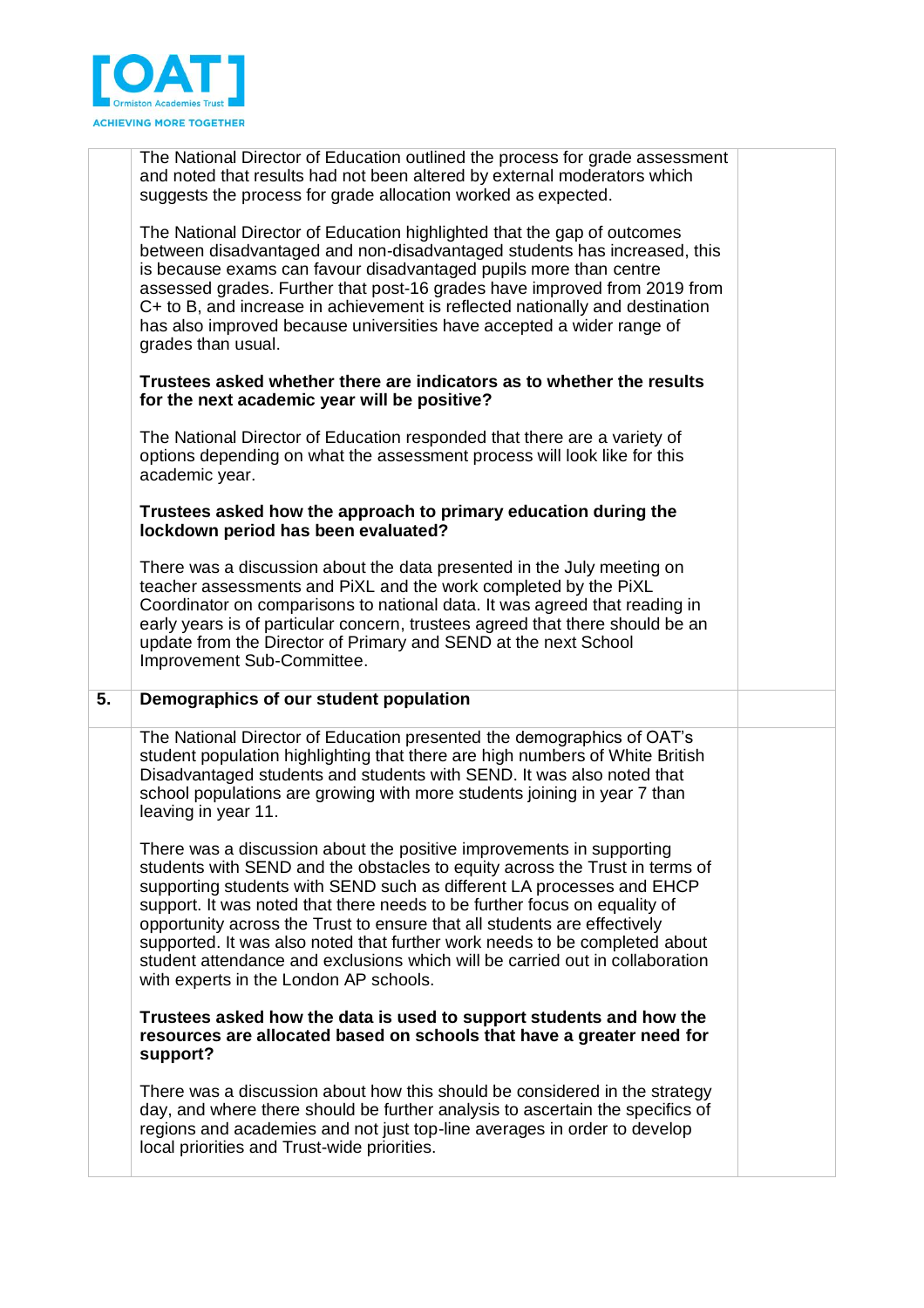

|    | There was a further discussion that within strategy development,<br>standardisation versus autonomy needs to be considered and given the local<br>contexts being so varied, principals should be supported in taking the lead on<br>meeting the requirements of the school community.                                                                                                                                    |  |
|----|--------------------------------------------------------------------------------------------------------------------------------------------------------------------------------------------------------------------------------------------------------------------------------------------------------------------------------------------------------------------------------------------------------------------------|--|
|    | Trustees discussed the original purpose of the Trust and how school<br>communities have been supported by OAT when local schools have joined<br>the Trust. It was noted that there are several schools where school<br>improvement strategies have improved the school which has benefitted the<br>local community.                                                                                                      |  |
|    | The trustees agreed that the strategy review should include considerations<br>about the purpose of the Trust and the growth strategy for the Trust. It was<br>further noted that how technology supports the delivery of the strategy should<br>be discussed as should the targets and monitoring for each area. It was<br>agreed that within strategy development, peers of similar size should be used<br>a benchmark. |  |
| 6. | Finance Update 20/21 and 21/22                                                                                                                                                                                                                                                                                                                                                                                           |  |
|    | The Director of Finance outlined the current financial position and decisions<br>that need to be taken going forward. The National Director of Finance outlined<br>that the Trust is currently in a strong reserves position which exceeds the<br>forecast because contingencies had been reserved but not needed.                                                                                                       |  |
|    | The National Director of Finance presented some of the plans for spending<br>going forward including IT and Estates life cycle planning and further<br>investment in technology. There are also further plans to consolidate systems<br>in order to free up resource for the classroom.                                                                                                                                  |  |
|    | The Chair of F&C noted that the financial oversight is positive and the F&C<br>committee would now like to receive plans for the spending of excess<br>reserves and an update on teachers pay and utility costs. This needs to be<br>carefully monitored to ensure a continued strong financial position.                                                                                                                |  |
|    | There was a discussion about teachers pay.                                                                                                                                                                                                                                                                                                                                                                               |  |
|    | There was a discussion about fundraising, cost-saving through the utilising of<br>brokers, reducing operating costs and collaboration with other MATS, and<br>approval of how surplus funds are allocated. The approval of allocations will<br>be made by the F&C and other committees will be consulted and informed as<br>appropriate.                                                                                 |  |
|    | It was noted that a decision to agree a proposed overspend has been<br>delegated to the F&C committee as long as the Trust's reserves do not go<br>below 3%. It was requested that the Chair of SIS attend the next F&C<br>committee for the educational investment item. The approval of the financial<br>delegation of authority document was also delegated to the F&C committee                                      |  |
| 7. | <b>Strategic Planning</b>                                                                                                                                                                                                                                                                                                                                                                                                |  |
|    | The CEO outlined the proposed approach to the strategy review including the<br>content of the first meeting and a timeline which outlines that the direction of<br>travel and priorities should be drafted early in 2022.                                                                                                                                                                                                |  |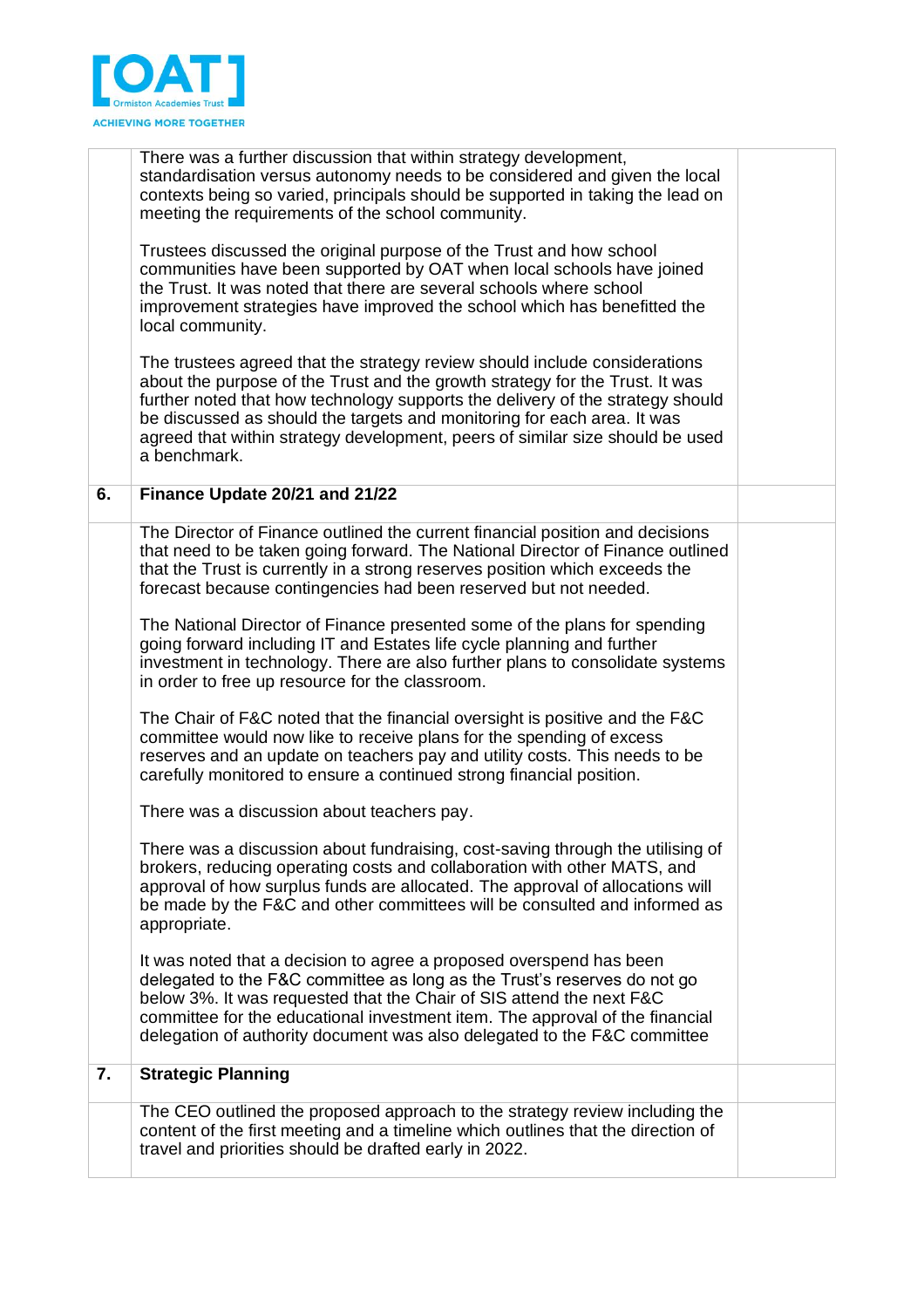

|    | Further to the proposal for the timeline, the CEO presented a Horizon<br>Scanning paper. The issues noted include the national review of assessment<br>frameworks, clarity on the role of MATs in the education sector and the need<br>to consolidate smaller MATs.                                                                                                                                                                                                                                                                                                                                                                                                     |  |
|----|-------------------------------------------------------------------------------------------------------------------------------------------------------------------------------------------------------------------------------------------------------------------------------------------------------------------------------------------------------------------------------------------------------------------------------------------------------------------------------------------------------------------------------------------------------------------------------------------------------------------------------------------------------------------------|--|
|    | Trustees agreed that this is a sensible agenda for the strategy session and<br>noted the need to consider how to limit the session to high-level discussion.<br>The CEO was asked to consider and present high-level questions to the<br>strategy session for trustees to consider. Trustees also asked for the<br>previous growth strategy for the Trust to ascertain direction of travel.                                                                                                                                                                                                                                                                             |  |
|    | The trustees also asked that the purpose and mission of the Trust be<br>considered in the strategy session and asked that the timeline is<br>carefully managed to ensure opportunities for continual review.                                                                                                                                                                                                                                                                                                                                                                                                                                                            |  |
|    | The National Director of Finance was asked to provide details on key<br>financials.                                                                                                                                                                                                                                                                                                                                                                                                                                                                                                                                                                                     |  |
|    | The National Director of Finance was asked to provide a briefing on<br>operational effectiveness.                                                                                                                                                                                                                                                                                                                                                                                                                                                                                                                                                                       |  |
|    | The CEO agreed to the trustee requests and confirmed that only the board<br>would be in attendance.                                                                                                                                                                                                                                                                                                                                                                                                                                                                                                                                                                     |  |
| 8. | <b>Break</b>                                                                                                                                                                                                                                                                                                                                                                                                                                                                                                                                                                                                                                                            |  |
| 9. | <b>Governance Risk and Assurance</b>                                                                                                                                                                                                                                                                                                                                                                                                                                                                                                                                                                                                                                    |  |
|    | The company secretary presented the following governance documentation<br>for review:<br>Scheme of Delegation – no change<br>$\blacksquare$<br>Decision Making Framework - no change<br>ш<br>Trust Board Subcommittee Terms of Reference for:<br>$\blacksquare$<br><b>Audit and Risk Committee</b><br>$\blacksquare$<br><b>Finance and Capital Committee</b><br>$\blacksquare$<br><b>People Committee</b><br>ш<br>School Improvement Sub-Committee<br>$\blacksquare$<br>All changed to reflect quorum and casting vote decisions taken by the<br>$\blacksquare$<br><b>Trust Board</b><br>LGB Terms of Reference – consecutive terms of office changed<br>$\blacksquare$ |  |
|    | Trustees asked that it be made clear that whilst governors can now<br>serve on boards for longer, new governors should be encouraged to<br>ensure continued high-level scrutiny. It was agreed that this would be<br>communicated as best practice.                                                                                                                                                                                                                                                                                                                                                                                                                     |  |
|    | All governance documentation was approved.                                                                                                                                                                                                                                                                                                                                                                                                                                                                                                                                                                                                                              |  |
|    | The link trustees for the next 12 months were agreed:<br>Safeguarding - Frances Hall<br>SEND - Jan Renou<br>$\blacksquare$<br>GDPR - Ian Brookman<br>$\blacksquare$                                                                                                                                                                                                                                                                                                                                                                                                                                                                                                     |  |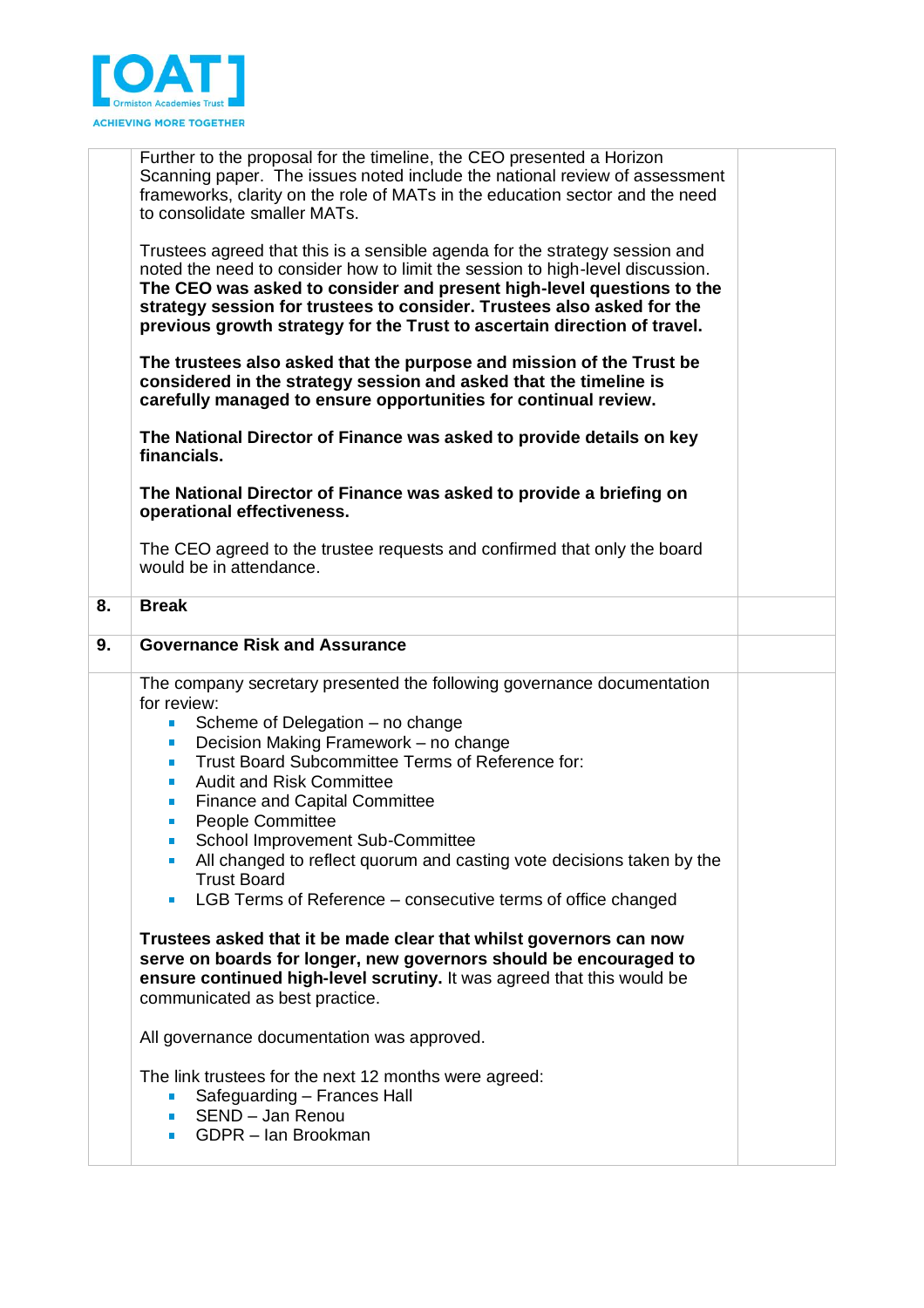

It was noted that trustees should discuss whether there is a need for further link trustees in the strategy meeting.

Trustees noted the letter to the accounting officer and noted that action has been taken or is underway on meeting the requirements.

The company secretary presented the following policies for approval:

- **•** Whistleblowing
- Child Protection and Safeguarding
- **Reserves**
- Risk Management **College**
- $\mathbf{r}$ Early Career Teachers

**Trustees asked whether there should be an independent avenue for whistleblowing that links directly to the Trust Board.** The CEO responded that the process in place currently appears to work but it is worth recommunicating the whistleblowing policy to schools and reiterating the existing avenues to all staff.

The Whistleblowing Policy was approved.

The Company Secretary outlined the changes to the Safeguarding and Child Protection Policy with a focus on the updates to Keeping Children Safe in Education 2021 and newly published advice on sexual harassment and violence between children.

The Child Protection and Safeguarding Policy was approved.

The National Director of Finance outlined that the Reserves Policy has been updated to reflect the current financial position.

**Trustees asked that it be stated within the policy, if not already explicit, that while the policy was to hold reserves between 3 and 5% in line with ESFA guidelines, that the Trustees have the discretion to hold reserves above this level if they consider it to be appropriate given future plans..** 

The Reserves Policy was approved.

The National Director of Finance outlined the Risk Policy which has been updated as a result of Mazars audit feedback. The actions of the audit will be implemented in the coming term.

The trustees asked about risk tolerance and what tolerance levels are acceptable? The National Director of Finance responded that risk tolerance is considered in the policy and on the risk registers.

The Risk Policy was approved.

The company secretary outlined the Early Career Teachers Policy which has been updated in line with statutory guidance.